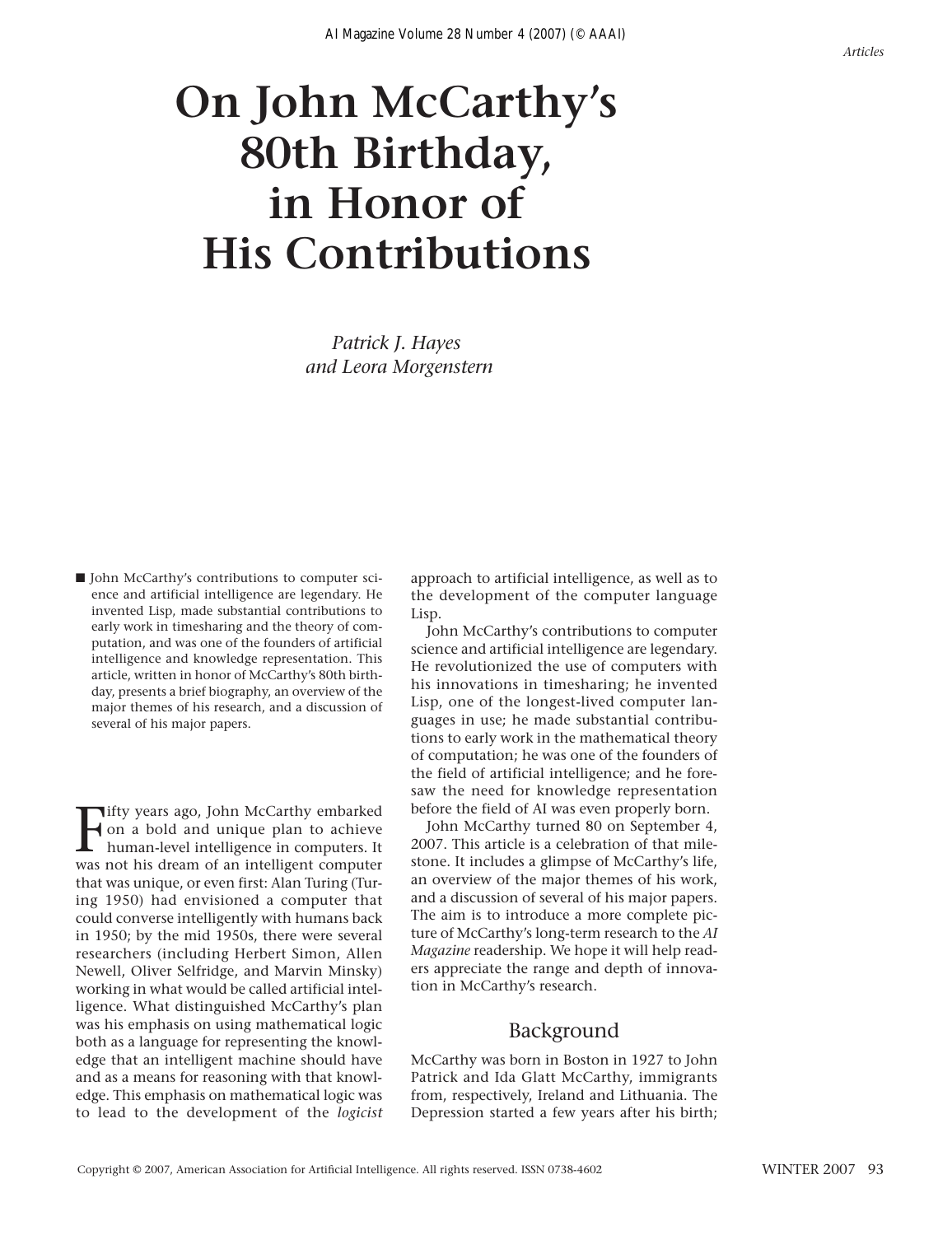

*John McCarthy.* 

McCarthy's parents lost their house, and the family—which now included a second child became briefly peripatetic. They lived for a short while in New York and then in Cleveland before finally settling in Los Angeles, where the senior McCarthy worked as an organizer for the Amalgamated Clothing Workers.

Like many child prodigies, John McCarthy was partly self-educated. Due to childhood illness, he began school a year late, but he quickly made up the time on his own, skipped several grades, and wound up graduating from high school two years early. When he was a teenager he developed an interest in mathe-

matics and decided he wanted to go to the California Institute of Technology. At 15, he bought the calculus textbook then used in the Caltech freshman calculus course and taught it to himself in its entirety. In the hubris of youth, he applied only to Caltech, writing a one-sentence statement of purpose on his college application: "I intend to be a professor of mathematics." When he arrived at Caltech, he discovered that the textbook for the course had been changed. But the self-study paid off. Before classes started, he bumped into one of the instructors for freshman calculus, asked him a detailed question related to one of the textbook problems on which he had been working, and showed him his notebook with worked-out problems. "I don't want you in my class," that instructor said, and arranged for him to be given credit for freshman calculus. The same thing happened when he met the instructor for sophomore calculus. Ultimately, he was plunked down, at the age of 16, in a graduate mathematics class.

# Birth of AI

After McCarthy received his Bachelor of Science from Caltech, he began his graduate studies there. For McCarthy, the intellectual ferment at the time was palpable. The excitement generated by the use of early computers to decode enemy messages—and thus help win World War II—was still running high. The theoretical foundations for computing had recently been laid by Alonzo Church and Alan Turing. There was a growing interest in the workings of the mind, in what would later be called cognitive science. In September 1948, McCarthy went to the Hixon Symposium on Cerebral Mechanisms in Behavior (Jeffress 1951), a conference that joined together leading researchers in different areas related to cognitive science, including mathematicians Alan Turing and Claude Shannon and psychologist Karl Lashley. As he listened to the discussions comparing computers and the brain, McCarthy had a watershed moment. From that time on, his chief interests related to the development of machines that could think like people. Indeed, some of the example problems that are present in McCarthy's papers, such as the monkeys and bananas problem, come from the Hixon Symposium: Karl Lashley described an ape pulling over a box and climbing on it in order to get a bunch of bananas, and McCarthy took that as a base level for intelligent reasoning.

McCarthy began to consider the possibility of constructing intelligent computers. This was all at a rather abstract level, since at that point,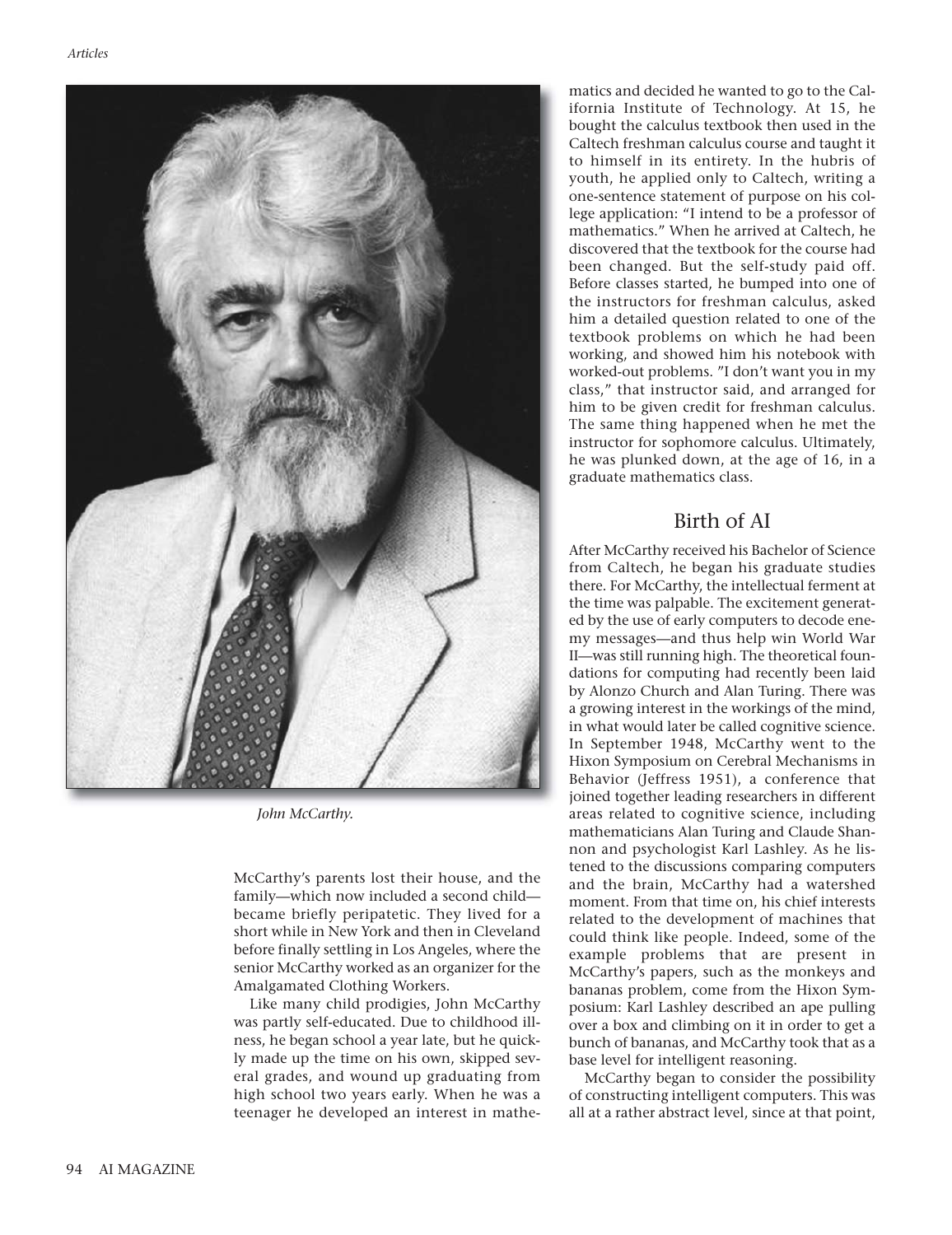no computers were available to him. He conceived of two interacting finite automata, one representing the human brain and one representing the environment. When he arrived at Princeton in 1949, he spoke to John von Neumann about his ideas; von Neumann was interested and told him to write them up. But McCarthy, upon further reflection, was dissatisfied with his original idea. He realized that he needed to somehow represent the knowledge in the human brain, and that a pair of finite automata, even if they could accurately represent the behavior of a human brain interacting with the environment, didn't have enough structure to represent human knowledge. Although he hadn't yet named it, McCarthy had at this point already identified the need for knowledge representation. Twenty years later, McCarthy was to formalize this intuition when he made the distinction between a metaphysically adequate representation and an epistemologically adequate representation (McCarthy and Hayes 1969). (McCarthy's ideas on interacting automata were independently invented and developed by Larry Fogel [1962] some years later.)

McCarthy finished his Ph.D. in two years, on a problem in partial differential equations that he had discovered. He stayed on for a couple of years at Princeton as an instructor. It was during this time that he met Marvin Minsky, who began his graduate studies at Princeton just as McCarthy was starting his instructorship. McCarthy and Minsky discovered a shared passion for research into constructing intelligent machines; the two were to collaborate on many projects over the next decade.

In 1952, McCarthy spent a summer working at Bell Labs. He approached Claude Shannon with the idea of collecting papers on the topic of intelligent machines. Claude Shannon, in addition to his seminal contributions in information theory, analog circuit design, and computational linguistics, had recently published a groundbreaking paper on how one could program a machine to play chess. Shannon agreed to collaborate on such a collection, but, recalls McCarthy, didn't want the title to be too provocative. As a result, they called the planned volume *Automata Studies* (Shannon and McCarthy 1956). As the papers began to come in, McCarthy (at this point an acting assistant professor at Stanford) was disappointed when he realized that many of the papers, while all related to automata studies in some way, had little to do with what he regarded as getting machines to do intelligent reasoning. So he decided to nail the flag to the mast and be explicit about the sort of research and the sort of papers that he wanted to encourage. He therefore came up with *artificial intelligence*—a term that would make it clear that the goal was to construct machines that acted in a truly intelligent manner. It was this term that he used in 1955 when he began writing—with Minsky, Shannon, and Nathaniel Rochester, a researcher at IBM—the proposal to fund the first conference dedicated to the topic, the famous Dartmouth conference on artificial intelligence.

The Dartmouth conference—held where McCarthy was then on the faculty of mathematics—took place in the summer of 1956 and is often considered to be the start of organized research into artificial intelligence. One doesn't create a field merely by naming it, of course, and McCarthy discovered that, as with the *Automata Studies* volume, there were some participants who came and spoke about their pet projects, whether or not they had anything to do with artificial intelligence. Still, this served as a way of getting four researchers who were doing work in the field—McCarthy, Minsky, Newell, and Simon—to meet and talk and plan for future research projects in artificial intelligence. The main accomplishment of the Dartmouth conference was not any particular idea or approach to AI, but the commitment of four researchers toward defining a discipline of artificial intelligence and the bonds created between these colleagues.

## The MIT Years

While McCarthy was at Dartmouth, John Kemeny, then chairman of Dartmouth's math department, arranged for McCarthy to receive a one-year Sloan fellowship. This allowed him to spend the 1956–1957 academic year at any institution of his choosing. He decided on the Massachusetts Institute of Technology, because it had access to an IBM computer. (The computer was physically located at MIT, but MIT had access to it for only one eight-hour shift each day. One eight-hour shift was reserved for other New England colleges and universities, and one eight-hour shift was reserved for IBM's own use.) MIT also afforded close proximity to his colleague Marvin Minsky, who was at that point at Harvard. MIT offered McCarthy a faculty position once the Sloan fellowship ended, and McCarthy never returned to his Dartmouth post.

The six years that McCarthy spent at MIT were one of the most productive periods in his life. During this period, he conceived of the idea of timesharing, suggested using automated theorem proving for program verification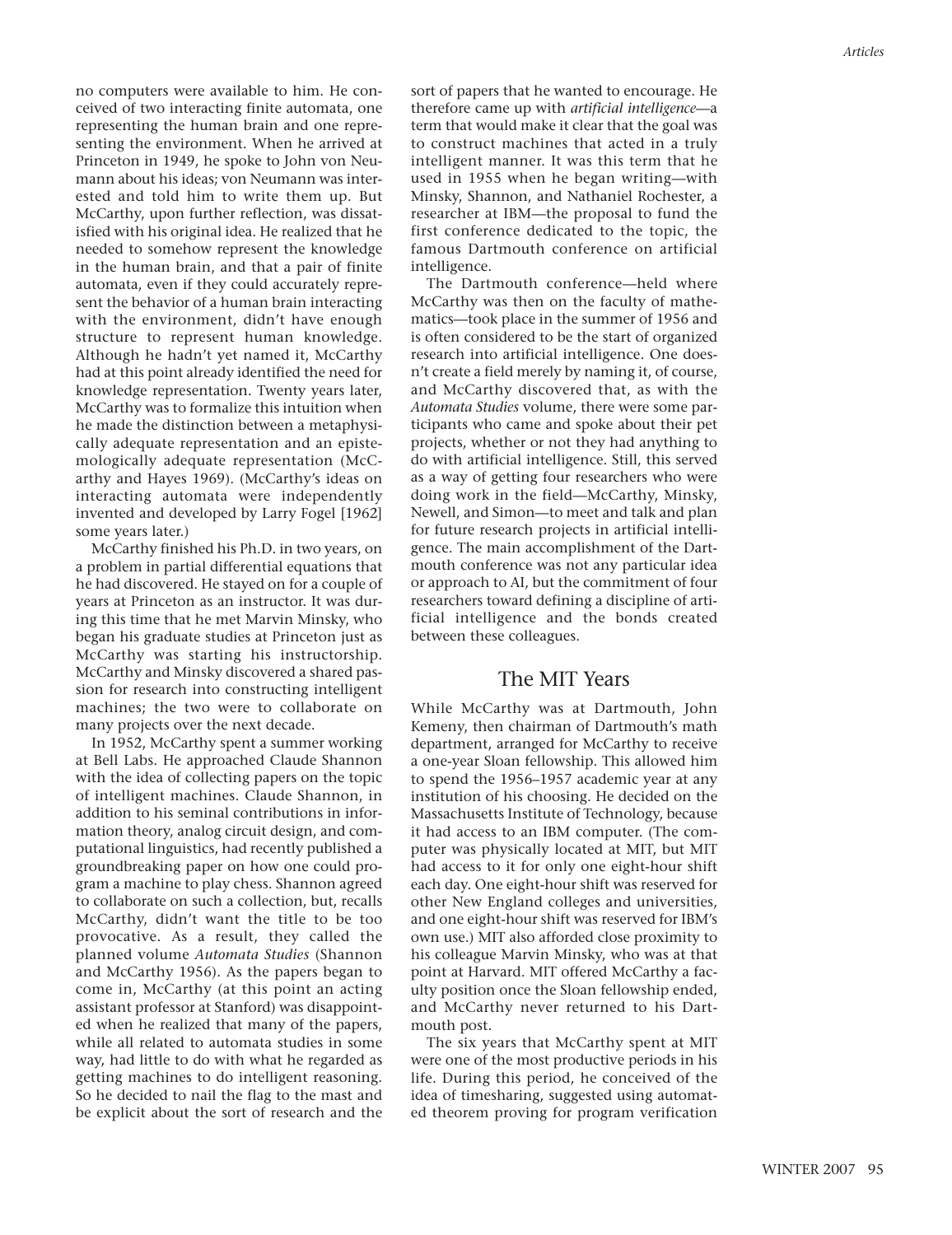(McCarthy 1963a), and invented Lisp. He also began what was to become his lifelong research project: figuring out how to get computers to do commonsense reasoning. The work was radically different from that of his AI colleagues in at least two ways. First, previous work in AI had focused on getting a computer to replicate activities that are challenging for humans, such as playing chess and proving theorems of mathematics. In contrast, McCarthy was concerned with mundane and seemingly trivial tasks, such as constructing a plan to get to the airport. Second, he was proposing using the tools of mathematical logic for proving something other than theorems in mathematical domains. His paper, "Programs with Common Sense" (McCarthy [1959]—often referred to as the advice-taker paper), articulated the need for a computer to be able to perform commonsense reasoning and the need for a computer to have a formal representation of the commonsense knowledge that people use when they go about their everyday reasoning activities; argued that the representation of such knowledge, along with an inference method to reason with this knowledge, was an essential part of any artificial intelligence; and advocated for the feasibility of the project. Indeed, the presentation of this paper may be seen as the birth of the field of knowledge representation.

The paper generated much controversy when it was first given in Great Britain. Philosopher and linguist Yehoshua Bar-Hillel (Bar-Hillel, McCarthy, and Selfridge 1990) was concerned that McCarthy's proposed project was infeasible. Bar-Hillel argued, among other things, that the example of formal commonsense reasoning given in the paper was oversimplified and that any proper formalization of an example would necessarily be much longer and more complex. In retrospect, Bar-Hillel turned out to be correct on this point; the formalization of commonsense reasoning has proved to be a remarkably difficult enterprise. Nearly half a century after the presentation of that paper, researchers are still grappling with many of the underlying difficulties.

This was also the period in which McCarthy and Minsky (who had arrived at MIT in 1957) established the MIT AI Lab. As McCarthy tells this classic tale of ask-and-you-shall-receive, he and Minsky were talking in the hallway when he saw Jerome Wiesner, then director of MIT's Research Laboratory of Electronics (RLE), walking down the hall. McCarthy buttonholed him and said, "Marvin and I want to have an artificial intelligence project." Wiesner asked, "Well, what do you need?" Minsky said, "A room, a secretary, a key punch, and two programmers."

Weisner responded, "How about six graduate students?" And thus the AI Lab was born, funded by an RLE joint services contract.

McCarthy and Minsky did not always see eye to eye on their respective approaches to artificial intelligence. McCarthy became increasingly committed to the logicist approach to AI; Minsky came to believe that it was wrongheaded and infeasible (Minsky 1975). Nonetheless, both approaches continued to progress during this period.

## The Stanford Years

In 1962, McCarthy received an offer of a faculty position from Stanford University's Department of Mathematics. McCarthy had worked there previously, in the early 1950s. Of three acting assistant professors, he was the one person whose contract had not been renewed. (This had precipitated his move to Dartmouth.) At that point an associate professor at MIT, he told the department chairman, George Forsyth, that he would accept no less than a full professorship. Forsyth, according to McCarthy, had quite a job convincing the Stanford administration to agree to hiring as full professor someone whose contract hadn't even been renewed less than a decade before, but he was enough of a visionary to realize the importance of computer science and artificial intelligence. In any case, McCarthy was only briefly in the Department of Mathematics. Stanford soon created a Department of Computer Science, and McCarthy was one of that department's original members.

## Research in Knowledge Representation

It was at Stanford that McCarthy began working out, and has continued up to the present time to work out, most of his research in formal knowledge representation. Most of his research falls into four areas.

*Reasoning about actions.* This area includes McCarthy's original work on situations (McCarthy 1963b), culminating in the situation calculus (McCarthy and Hayes 1969), as well as more recent extensions (McCarthy 2002); the discovery of several challenging problems for knowledge representation, such as the frame and qualification problems; and initial solutions to those problems.

*Nonmonotonic reasoning.* This area includes McCarthy's development of domain circumscription (McCarthy 1977), predicate circumscription (McCarthy 1980), and formula circumscription (McCarthy 1986).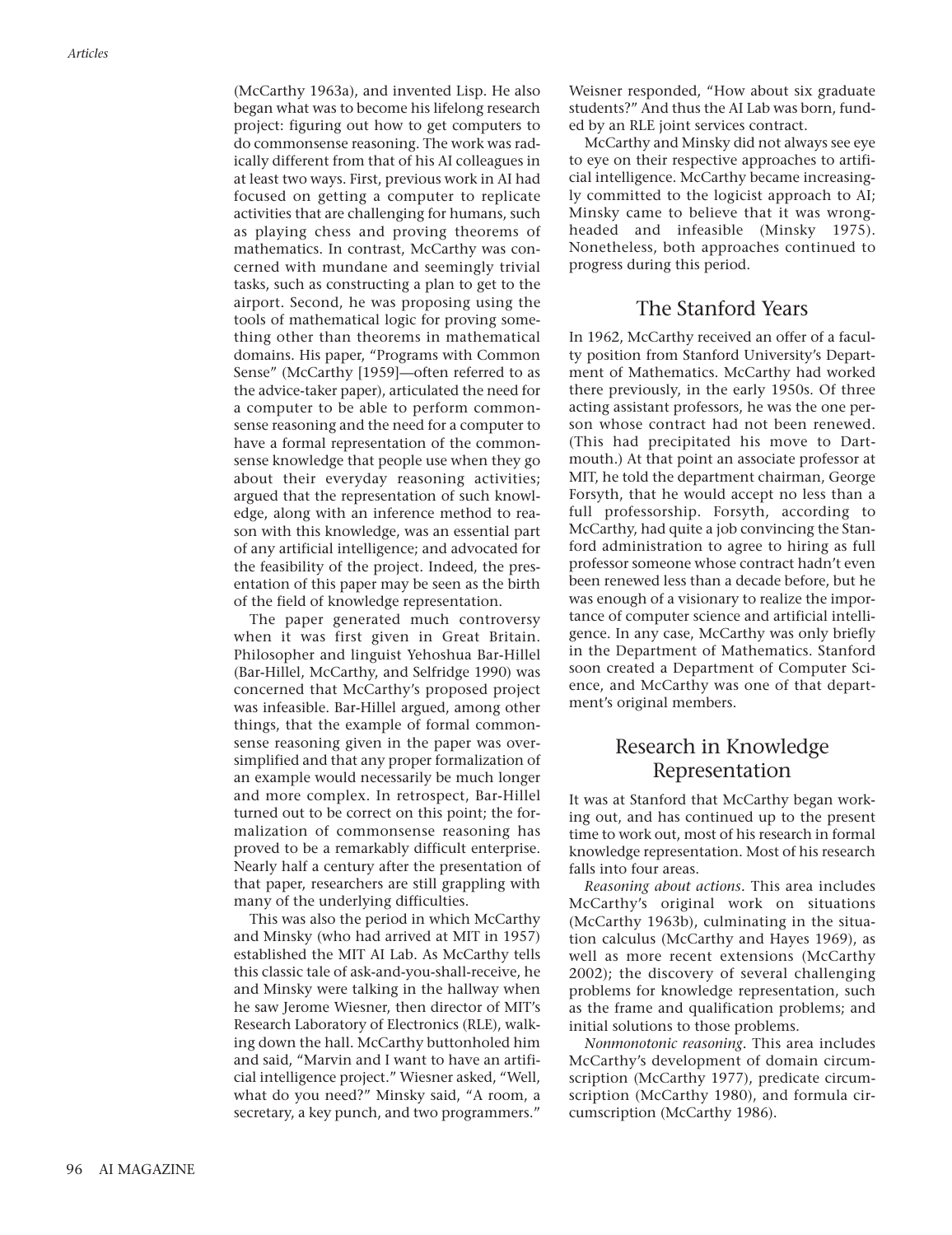*Issues related to reification.* McCarthy has been a proponent of using the technique of reification, in which sentences and other complex constructs of first-order logic are mapped to terms of first-order logic in order to enable formalization of commonsense reasoning within first-order logic. This work includes his ongoing interest in contexts (McCarthy 1990; McCarthy 1993; McCarthy and Buvac 1997).

*Reasoning about knowledge.* McCarthy's work in this area includes the discovery of the knowledge preconditions problem (McCarthy and Hayes 1969) and work on variations of classic puzzles involving common knowledge, such as the Three Wise Men or Muddy Children problem (Fagin et al. 1995).

These four areas overlap and influence one another. For example, as discussed later, the frame and qualification problems were the primary impetus for the development of circumscription.

The problems that McCarthy has chosen to work on all flow from his general goal of formalizing commonsense reasoning. Indeed, much of it can be seen to stem from the small example of commonsense reasoning that McCarthy discussed in his 1958 advice-taker paper, that of a person planning to go to the airport while sitting at his desk, given that he has a car in his garage. McCarthy realized early on that virtually all commonsense reasoning involves reasoning about action and change (or the absence thereof). The invention and development of the situation calculus was meant to provide a framework that facilitated such reasoning.

The detailed formalization, within the situation calculus, of even simple problems—such as planning to build a tower of blocks—led to the discovery of a host of other problems. What Bar-Hillel had feared in 1958—that the formalization of enough knowledge to solve simple commonsense reasoning problems was, indeed, a difficult task—became evident. For example, McCarthy (working with Pat Hayes) realized that a simple plan to build a tower of three blocks raised unforeseen difficulties. If three blocks, A, B, and C, lay on a table, it seemed obvious that a plan to put B on C and A on B would succeed in building a tower. But when one formalizes this small problem, the question arises: how does one know that A is still on the table after placing B on C? This is an instance of the *frame problem,* which concerns the ability to represent and reason efficiently about what stays the same and what changes as actions are performed.

A related problem is the *qualification problem,* which concerns the ability to reason about the



*McCarthy Listens to a Presentation by an Exhibitor at AAAI-02 in Edmonton, Alberta.*

Photo courtesy AAAI.

many conditions that must be true in order for an action to be performed successfully. For example, in the Missionaries and Cannibals problem, in which one reasons about how three cannibals and three missionaries can use three boats to safely cross a river, there are certain implicit qualifications in the rules stated for the problem, such as the fact that the boats have oars and do not leak, and that there is no bridge.

These problems eventually led McCarthy to believe that one must be able to go beyond classical logic, in which one reasons about things that are always true, to a default or nonmonotonic logic, in which one reasons about things that are typically true. For this purpose, McCarthy introduced *circumscription,* an extension of classical logic that allows one to prefer certain models of a theory.

McCarthy developed several increasingly powerful theories: *domain circumscription,* in which one prefers models that have minimal domains; *predicate circumscription,* in which one prefers models where certain predicates have minimal extensions; and *formula circumscrip-*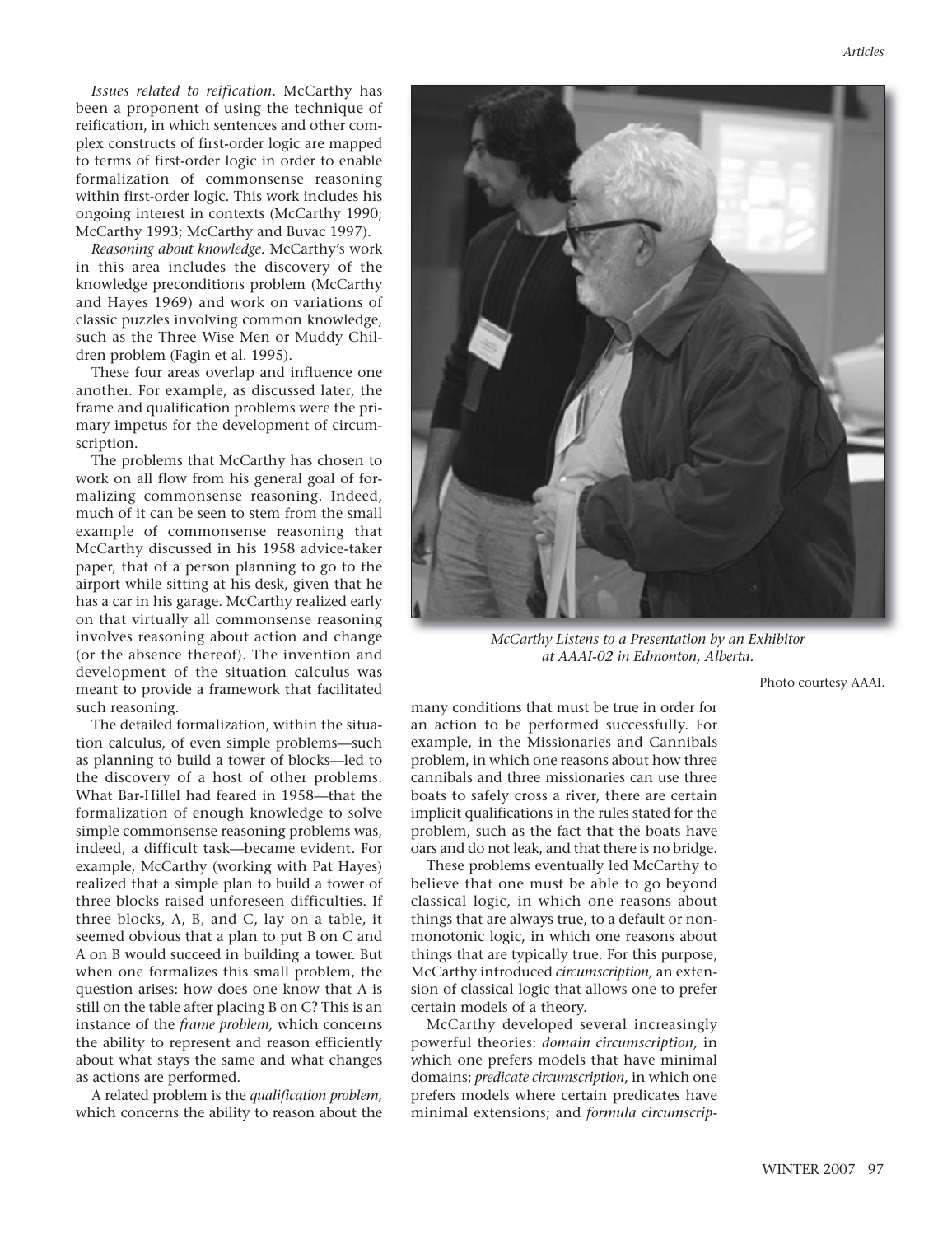# **Reading John McCarthy: The Top 11—A Selected Annotated Bibliography**

Listed here are 11 of John McCarthy's papers, selected for their enduring technical importance and their historical interest, along with a précis and comments. Most of John McCarthy's works are available on his website.<sup>3</sup> Six of the papers in this list—2, 3, 4, 5, 6, and 7—can also be found in McCarthy's collected papers on commonsense reasoning (Lifschitz 1990).

1. Recursive Functions of Symbolic Expressions and Their Computation by Machine, by John McCarthy, 1960. Published in *Communications of the ACM* 3(4): 184–195.

This is the original paper describing Lisp. It introduces a methodology in which a program in a language could also be considered data for a(nother) program in that language, a capability essential for reflective reasoning. Many of the examples used in standard Lisp textbooks come directly from this paper.

2. Programs With Common Sense, by John McCarthy, 1959.

Published in *Mechanisation of Thought Processes, Proceedings of the Teddington Conference on the Mechanization of Thought Processes,* 77–84. London: Her Majesty's Stationery Office.

This paper was groundbreaking, first, for proposing that commonsense reasoning (for example, figuring out a way to get to the airport) was as worthy of study as seemingly difficult intellectual problems (such as playing chess); second, for suggesting that commonsense knowledge and reasoning could be expressed in first-order logic; and third, in recognizing the centrality of action and causality in commonsense reasoning. McCarthy deliberately avoided the representation of time in this paper. He believed that the proper representation of time would be isomorphic to the real numbers, but that knowledge of the theory of real numbers, developed only in the 19th century, could hardly be considered part of commonsense reasoning.

3. Situations, Actions, and Causal Laws, by John McCarthy, 1963.

Issued as Technical Report Memo 2, Department of Computer Science, Artificial Intelligence Laboratory, Stanford University. 3 July. Published in Semantic Information Processing, ed. Marvin Minsky. Cambridge, MA: The MIT Press, 1968.

This is the first paper on the situation calculus (though it was not yet so named), a language that facilitates representation of actions and change. McCarthy had come to realize that he needed to distinguish fluents, properties that change over time, from static properties. The notion of a situation, a (complete) description of the world at a particular moment in time, allowed him to represent fluents but still not explicitly mention time.

4. Some Philosophical Problems from the Standpoint of Artificial Intelligence, by John McCarthy and Patrick J. Hayes, 1969.

Published in *Machine Intelligence 4,* ed. B. Meltzer and D. Michie, 463–502. Edinburgh: Edinburgh University Press.

The central argument of this paper is that in order to successfully develop programs that can reason intelligently, we will have to deal with many of the problems that have concerned philosophers for centuries, and that, moreover, the demands of AI can put a new spin on old problems. The major contributions of the paper are first, a complete presentation of the situation calculus; second, a discussion of several areas of philosophy, including logics of knowledge, modal logics, and tense logics, which are relevant for artificial intelligence; and third, the presentation of several crucial problems for knowledge representation. These problems include the frame problem, the problem of efficiently determining what remains the same in a changing world, and what later came to be called the knowledge preconditions problem, the problem of determining what an agent (or set of agents) needs to know in order to perform an action.

5. Epistemological Problems of Artificial Intelligence, by John McCarthy, 1977.

Published in *Proceedings of the Fifth International Joint Conference on Artificial Intelligence* (IJCAI-77). Los Altos, CA: William Kaufmann, Inc.

This paper presents a number of problems and themes that have become central to research in knowledge representation. The paper includes the first discussion of the qualification problem, which concerns how one can represent the implicit qualifi-

> *tion,* in which one prefers models where certain formulas have minimal extensions.

> There were several other researchers investigating techniques for nonmonotonic reasoning during the late 1970s and early 1980s, including Ray Reiter (Reiter 1980) and Drew

McDermott and Jon Doyle (McDermott and Doyle 1980). McCarthy's work can be distinguished in two ways. First, he aimed to stay as close as possible to classical logic. The principle of circumscription can be represented as a first-order axiom schema or as a second-order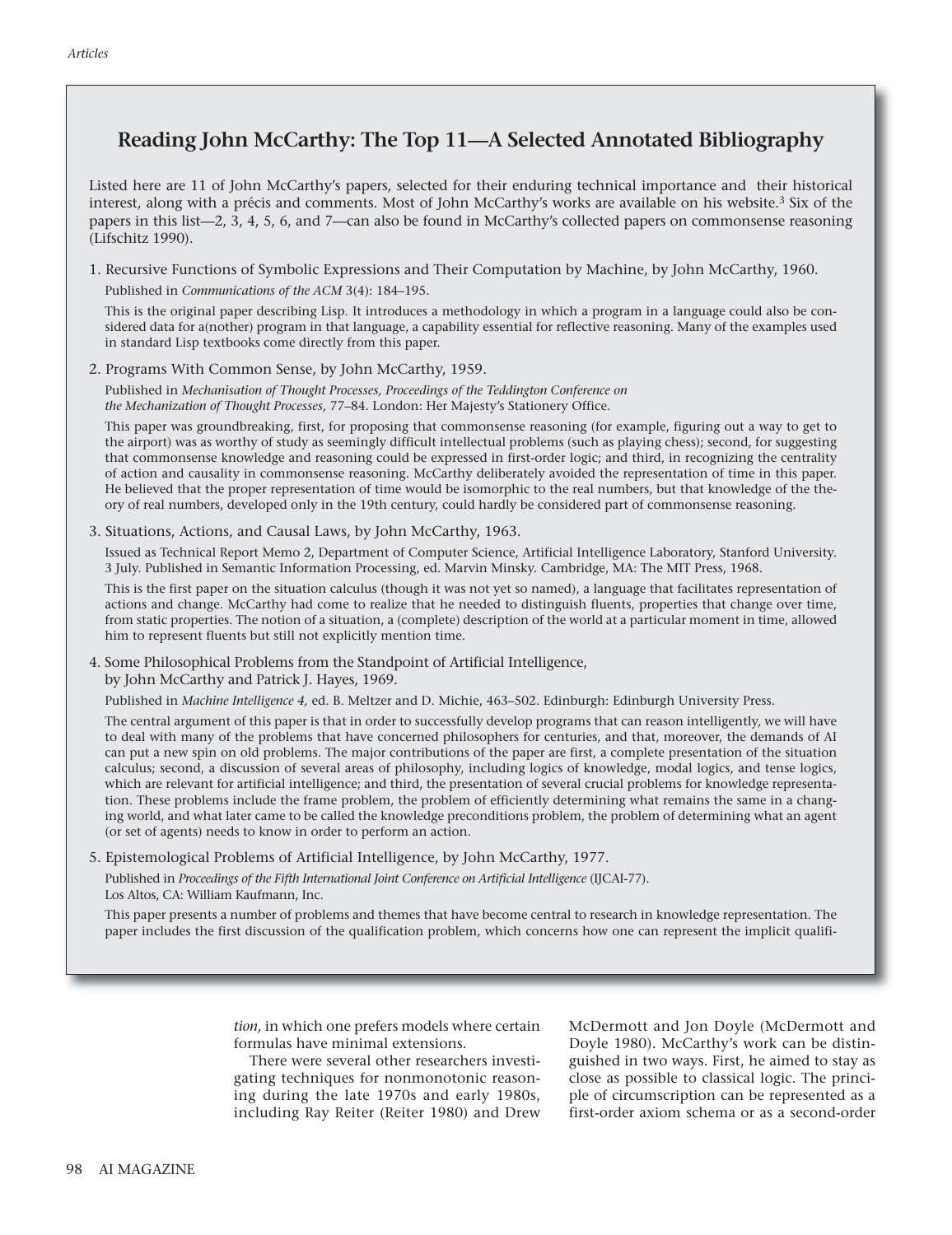cations in our general knowledge. It also includes one of the first discussions of circumscription, an extension of first-order logic that allows one to prefer certain models of a first-order theory. Circumscription was developed in order to permit nonmonotonic reasoning, that is, the ability to jump to conclusions and later retract some of those conclusions.

6. Circumscription: A Form of Nonmonotonic Reasoning, by John McCarthy, 1980.

Published in *Artificial Intelligence* 13(1–2): 27–39.

This paper gives a detailed account of predicate circumscription, the most commonly used form of circumscription. Predicate circumscription minimizes the extension of certain predicates; that is, models with minimal extensions of those predicates are preferred. The circumscriptive formula is given as a first-order schema.

7. Applications of Circumscription to Formalizing Common Sense Knowledge, by John McCarthy, 1986. Published in *Artificial Intelligence* 28(1): 89–116.

This paper extends the idea of predicate circumscription to the more general form of formula circumscription. It presents a second-order circumscriptive axiom, rather than the first-order schema originally used. The paper suggests several ways of applying circumscription to commonsense reasoning problems, such as inheritance and the frame problem.

8. Formalizing Context: Expanded Notes, by John McCarthy and Sasa Buvac, 1997.

Published in *Computing Natural Language, Volume 81, CSLI Lecture Notes*, ed. A. Aliseda, R. J. van Glabbeek, and D. Westerstah, 13–50. Stanford, CA: Center for the Study of Language and Information.

This is the third and most comprehensive of four papers that McCarthy wrote, over the course of a decade, about the idea of reasoning using contexts. McCarthy sought to model the ease with which people reason relative to particular contexts. For example, one can reason about facts that are true in the context of a Sherlock Holmes story (for example, Holmes's feud with Moriarty) although they are not true in the actual world. Various technical mechanisms are introduced to deal with contexts, such as lifting formulas, which relate propositions and terms in subcontexts to more general propositions and terms in outer contexts. Lifting formulas are needed to combine or transcend contexts. One of McCarthy's Ph.D. students during this period, R. V. Guha, who wrote his thesis (Guha 1991) on reasoning with contexts, incorporated contexts into the Cyc knoweldge base (Lenat and Guha 1990). They remain an important part of the Cyc project.

9. Elaboration Tolerance, by John McCarthy, 1998

Paper Presented at the Fourth Symposium on Logical Formalizations of Commonsense Reasoning, Department of Computer Science, Queen Mary and Westfield College, London, 7–9 January 1998.

A commonsense theory typically contains general commonsense information as well as a formalization of specific circumstances. A theory is said to be elaboration tolerant if modifying information about specific circumstances requires making only moderate changes to the general commonsense theory. This paper discusses various types of elaborations, using the Missionaries and Cannibals problem as a motivating example.

10. Useful Counterfactuals, by Tom Costello and John McCarthy, 1999

Published in *Electronic Transactions of Artificial Intelligence* (ETAI) 3: 51–76.

A useful counterfactual is one which, if true, potentially teaches a useful lesson: contrast the useful counterfactual "If a car had been approaching while you switched lanes, you would have crashed" with the useless counterfactual "If wishes were horses, beggars would ride." An agent can learn from useful counterfactuals without experiencing adverse events; and can use them to do hypothetical reasoning while constructing a plan. This paper discusses the evaluation of such useful counterfactuals, using the notion of a Cartesian counterfactual, which allows giving a precise meaning to Lewis's and Stalnaker's (Lewis 1973, Stalnaker 1984) imprecise but intuitively appealing notion of a most similar possible world.

11. Actions and Other Events in Situation Calculus, by John McCarthy, 2002.

Published in the *Proceedings of the Eighth International Conference on Principles of Knowledge Representation and Reasoning (KR-02).* San Francisco: Morgan Kaufmann Publishers.

This paper extends the original McCarthy-Hayes situation calculus in several significant ways, in order to handle natural events, concurrency, and combined linear and branching time.

axiom. In contrast, McDermott and Doyle used a modal logic, and Reiter introduced an entirely new inference rule. Second, McCarthy has sought to tie his work in nonmonotonic reasoning to the specific applications in which he has been interested.

For example, McCarthy showed how to use circumscription over a set of abnormality predicates to formalize inheritance. To formalize, for example, the facts that things typically don't fly, but that birds typically do fly, but that, on the other hand, penguins typi-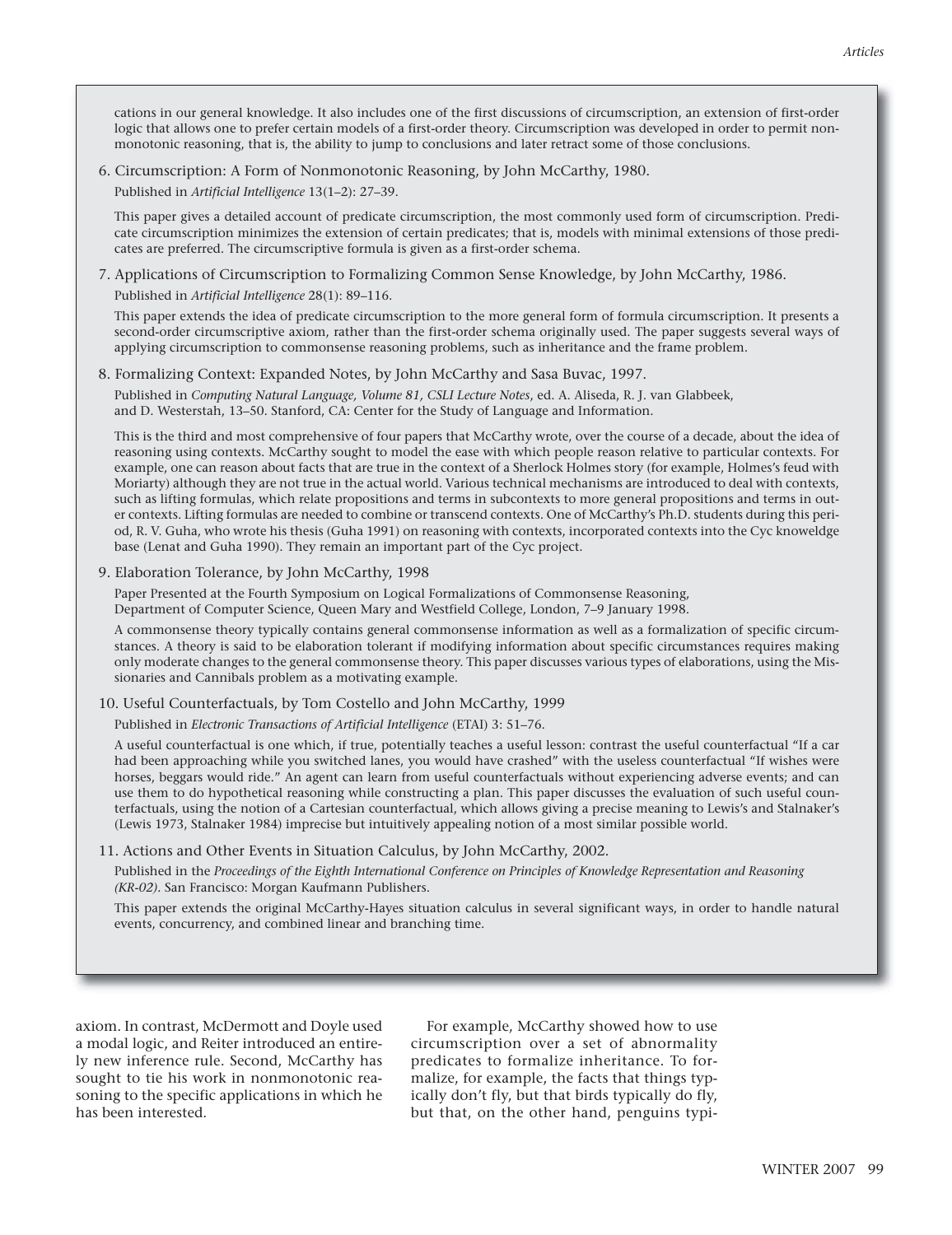

*McCarthy at the AAAI-07 Reception in Vancouver, British Columbia.*

Photo courtesy AAAI.

cally do not fly, one could write the theory:

∀ *x* (*Thing*(*x*) ∧ ¬ *ab*1(*x*) ⇒ ¬ *Flies*(*x*)) ∀ *x* (*Bird*(*x*) ∧¬ *ab*2(*x*) ⇒ *Flies*(*x*)) ∀ *x* (*Penguin*(*x*) ∧¬ *ab*3(*x*) ⇒ ¬ *Flies*(x)) ∀ *x* (*Bird*(*x*) ⇒ *Thing*(*x*)) ∀ *x* (*Bird*(*x*) ⇒ *ab*1(*x*)) ∀ *x* (*Penguin*(*x*) ⇒ *Bird*(*x*)) ∀ *x* (*Penguin*(*x*) ⇒ *ab*2(*x*)) If one adds the facts *Thing*(*Sylvester*) *Bird*(*Tweety*) *Penguin*(*Opus*)

and circumscribes the predicates *ab*1, *ab*2, and *ab*3, one gets the desired result that Sylvester and Opus do not fly, while Tweety does fly.

McCarthy also suggested using circumscription to handle the frame problem, by formulating the principle of inertia—that fluents typically don't change when actions are performed—using abnormality predicates. His formulation turned out to be overly simplistic, and as a result, led to incorrect conclusions; see, for example, the blocks-world example of Vladimir Lifschitz (1986) and the Yale Shooting problem (Hanks and McDermott 1987). The difficulty is that the principle of inertia can apply to multiple *fluents,* or properties, not all of which can be simultaneously minimized; minimizing change can thus lead to multiple models, some of which are unintuitive. This difficulty does not arise in theories in which there is both an explicit theory of causation and a correspondingly more realistic formalization of the principle of inertia (for example, Lifschitz [1987]).

From the standpoint of logicist AI, the development of formal theories such as circumscription that enabled nonmonotonic reasoning was crucial for the survival of the logicist agenda. Critics had correctly pointed out that much commonsense reasoning was nonmonotonic in nature and could not be formalized within a pure first-order logic. Showing that nonmonotonic reasoning could be formalized within an extension of first-order logic provided evidence that the logicist agenda was in fact feasible. Indeed, much of McCarthy's work during his years at Stanford has focused on showing that the concerns that others have had about the logicist agenda can be addressed in formal logic.

# Leadership and Recognition

During his years at Stanford, John McCarthy advised more than 30 Ph.D. students; he is listed in the Mathematics Geneaology Database<sup>1</sup> as having 175 academic descendants.<sup>2</sup> The number of researchers who have collaborated with him or who have been influenced, through personal contact with him, or by his writings and his vision, is considerably greater. For example, Vladimir Lifschitz's body of work on circumscription from the 1980s and 1990s was directly influenced by his contact with McCarthy during his years at Stanford; Raymond Reiter's book *Knowledge in Action* (Reiter 2001) is rooted in the reworking and extension of McCarthy's original situation calculus; and Bob Kowalski cites his early work on the event calculus (Kowalski and Sergot 1986) as being heavily influenced by McCarthy's situation calculus. The centers of logicist AI today, at the University of Toronto, at the University of Texas at Austin, at Linköping University in Sweden, at Imperial College in London, and at many other universities around the world,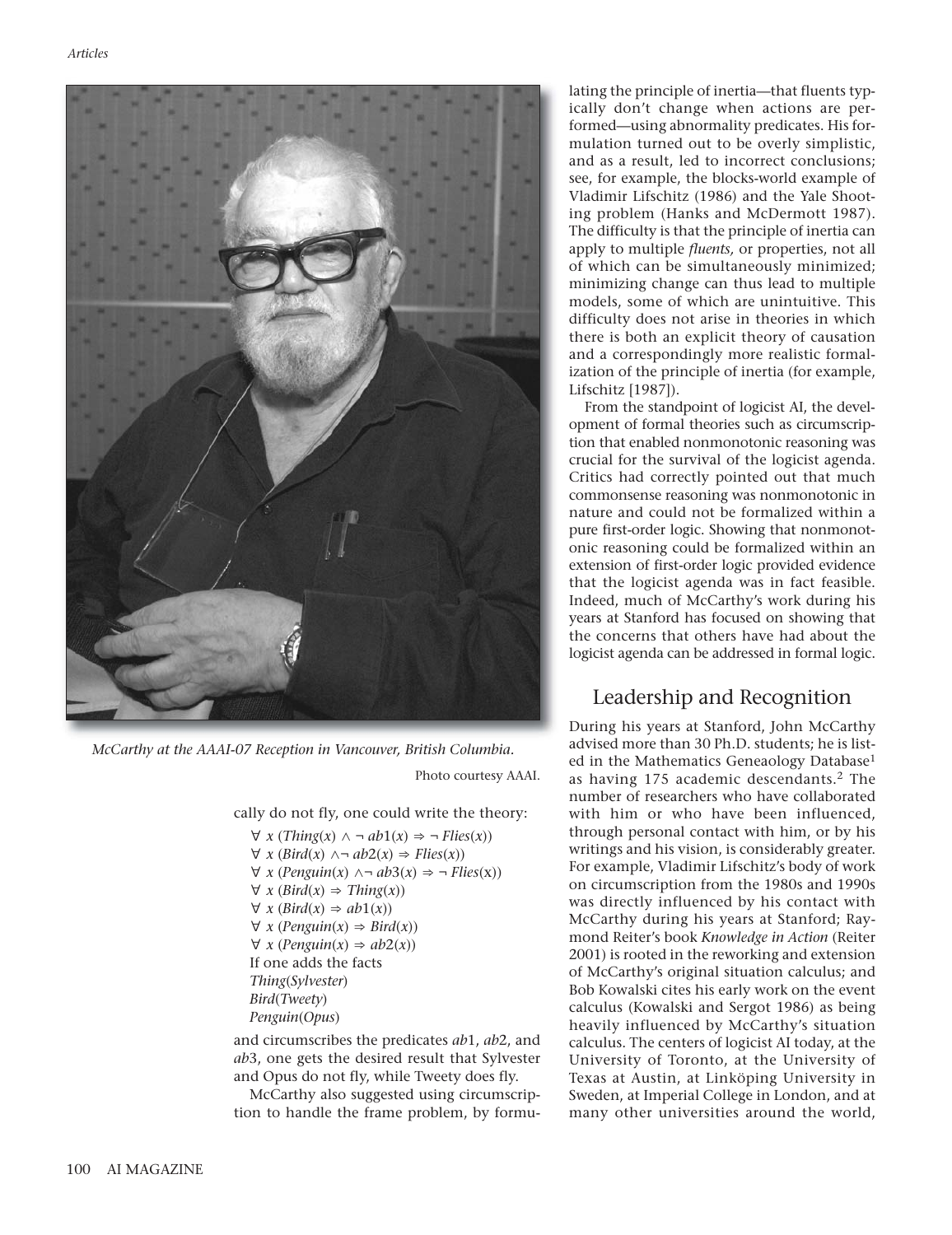owe much to McCarthy's groundbreaking ideas.

McCarthy's influence is due not only to the strength of his ideas but also to his personal qualities. He is the ultimate optimist, and his belief in the power of formal logic is infectious. His generosity of spirit has nurtured many a new researcher in the area of logicist AI. His philosophy is to let as much research as possible flourish; his delight in hearing about new work in the field is evident.

Although McCarthy has remained mostly at the sidelines of academic politics, he has been active in organizations close to his research interests. He founded SAIL, the Stanford AI Laboratory shortly after he came to Stanford and served as president of AAAI from 1984– 1985. In 1991, hoping to reverse the trend of logicist AI toward producing metalevel results rather than object-level theories, he founded and organized the first Symposium on Logical Formalizations of Commonsense Reasoning. The symposium is now held every two years.

In addition, McCarthy has used his academic position to further humanitarian causes, particularly during the years when the Soviet Union existed. McCarthy, who learned Russian from foreign language records in his twenties, and, as a graduate student, translated a text in differential equations from Russian into English, made several visits to the Soviet Union starting in 1965. In 1968, he taught for two months in Akademgorodok, on Novosibirsk's outskirts, and in Novosibirsk itself. In 1975, he was instrumental in getting cybernetics researcher and refusenik Alexander Lerner permission from Soviet officials to attend and talk at the 4th International Joint Conference on Artificial Intelligence (IJCAI) in Tbilisi, Georgia. In the 1980s he smuggled a fax and copier machine to linguist and Soviet dissident Larisa Bogoraz.

John McCarthy's many awards include the Turing Award (1971), the first IJCAI Award for Research Excellence (1985), the Kyoto Prize (1988), the National Medal of Science (1990), and the Benjamin Franklin Medal in Computer and Cognitive Sciences (2003). He is a founding fellow of AAAI (1990) and a member of the American Academy of Arts and Sciences (1974), the National Academy of Engineering (1987), and the National Academy of Sciences (1989).

## Retirement

John McCarthy officially retired from Stanford on January 1, 2001. The last of his Ph.D students, Eyal Amir and Aarati Parmar Martino, defended their dissertations in 2002 and 2003, respectively.

From McCarthy's point of view, retirement has meant more time for research and writing papers. He has been active in research for nearly 60 years, and he has been grappling with the central problems of artificial intelligence and commonsense reasoning for more than half a century. But he founded a difficult field of research. It is no easy task to imbue a machine with enough knowledge to do com-

monsense reasoning. Fifty years have not been nearly enough to finish the job, so McCarthy—along with the many AI researchers who, inspired by his early vision, now follow his logicist philosophy—continues to work at it.

#### **Notes**

1. www.genealogy.ams.org.

2. This is likely an underestimate, since several of McCarthy's Ph.D. students are not listed in the database; moreover, in general not all an individual's academic descendants are reported to this database.

3. www-formal.stanford.edu/jmc.

#### References

Bar-Hillel, Y.; McCarthy, J.; and Selfridge, O. 1990. Discussion of the Paper: Programs with Common Sense. In *Formalizing Common Sense: Papers by John McCarthy,* ed. V. Lifschitz, 17–20. London: Ablex.

Costello, T., and McCarthy, J. 1999. Useful Counterfactuals. *Electronic Transactions on Artificial Intelligence*  $3(A) \cdot 51 - 76$ 

Fagin, R.; Halpern, J. Y.; Moses, Y.; and Vardi, M. Y. 1995. *Reasoning About Knowledge.* Cambridge, MA: The MIT Press.

Fogel, L. J. 1962. Autonomous Automata. *Industrial Research* 4:14–19.

Guha, R. V. 1991. Contexts: A Formalization and Some Applications. Ph.D. Dissertation, Stanford University, Department of Computer Science, Technical Report STAN-CS-911399-Thesis, Stanford, CA.

Hanks, S., and McDermott, D. V. 1987. Nonmonotonic Logic and Temporal Projection. *Artificial Intelligence* 33(3): 379–412.

Jeffress, L. A. 1951. *Cerebral Mechanisms in Behavior: The Hixon Symposium.* New York: Wiley.

Kowalski, R. A.; and Sergot, M. J. 1986. A Logic-Based Calculus of Events. *New Generation Computing* 4(1): 67–95.

Lenat, D. B., and Guha, R. V. 1990. *Building Large Knowledge Based Systems: Representation and Inference in the Cyc Project.* Reading, MA: Addison Wesley.

Lewis, D. 1973. *Counterfactuals.* Oxford: Blackwell.

Lifschitz, V. 1986. Pointwise Circumscription: Preliminary Report. In *Proceedings of the Fifth National Conference on Artificial Intelligence,* 406–410. Menlo Park, CA: AAAI Press.

Lifschitz, V. 1987. Formal Theories of Action (Preliminary Report). In *Proceedings of the 10th International Joint Conference on Artificial Intelligence,* 966–972. San Mateo, CA: Morgan Kaufmann Publishers.